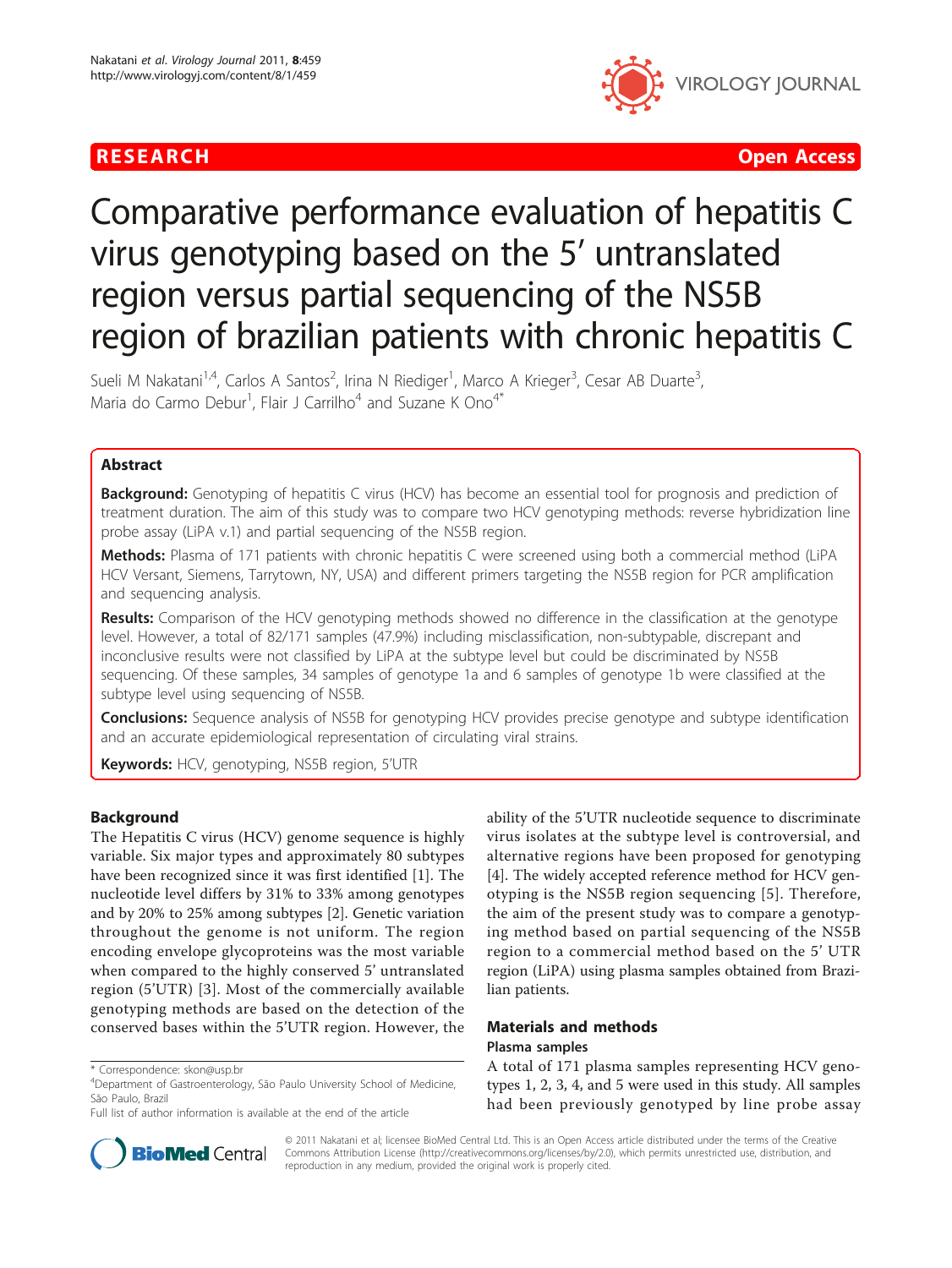(LiPA) v.1 using the Versant™ HCV Genotype Assay (Siemens, Tarrytown, NY, USA) after amplification of 244 bp of the 5'UTR fragment, which had been generated using the Amplicor<sup>®</sup> Hepatitis C Virus (HCV) Test, version 2.0 (Roche, Branchburg, NJ, USA) according to the manufacturer's instructions.

This study protocol was approved by the Ethics Committee of the University of São Paulo (CAAE - 2546.0.015.000-05).

# RNA extraction

RNA extraction was performed using the NucliSENS Magnetic Extraction Reagents (bioMérieux, Boxtel, the Netherlands). A total of 200 ml of plasma was added to the lysis buffer and incubated for 10 minutes at room temperature. Magnetic silica particles were used for nucleic acid binding for 10 minutes at room temperature. Silica particles were washed with different buffers, and the NucliSENS miniMAG apparatus was used to collect and wash the particles. The nucleic acids were released from the silica particles using 60 ml of elution buffer and by heating the samples to 60°C for five minutes.

# RT-PCR

The synthesis of cDNA was performed essentially as previously described [\[6](#page-4-0)]. For reverse transcription, 40 ml of RNA was added to the reaction mixture [3 ml of random primers (7.5 ng/ml) and 36 ml of DEPC-H<sub>2</sub>O] and incubated at 70°C for 10 minutes. Then, 24 ml of Reverse Transcription mix [5X buffer, 0.1 M DTT, 10 mM dNTPs, 30 U/ml RNase Out, and 200 U/ml M-MLV RT (Invitrogen, Carlsbad, CA, USA)] were added. Reverse transcription was performed using the GeneAmp PCR Systems 9700 (Applied Biosystems, Foster, CA, USA) using the following conditions: 25°C for 15 min, 37°C for 62 min, 95°C for 15 min, and a final hold at 10°C.

#### Amplification of the HCV cDNA

All primers described in this study were designed based on the NS5B region consensus sequences, which were obtained upon alignment of the data provided by the Los Alamos National Laboratory [http://hcv.lanl.gov/content/](http://hcv.lanl.gov/content/sequence/HCV/ToolsOutline.html) [sequence/HCV/ToolsOutline.html.](http://hcv.lanl.gov/content/sequence/HCV/ToolsOutline.html)

Table [1](#page-2-0) includes details for the primers (Invitrogen) that were used in the PCR amplification of the NS5B region. Each PCR reaction contained 10X buffer [200 mM Tris-HCl (pH 8.4), 500 mM KCl], 1.5 mM  $MgCl_2$ , 10 mM dNTPs, 1 μM of each primer, 2.5 UI of Platinum Taq DNA Polymerase High Fidelity (Invitrogen) and 5 μl of the cDNA to be tested in a final volume of 50 μl that was obtained using DEPC-treated  $H_2O$ . PCR was performed in the GeneAmp PCR System 9700 (Applied Biosystems) using the following amplification conditions: 5 min at 94°C; 35 cycles at 95°C for 30 s, 60.5°C for 1 min for

primer NS5B2F/NS5B2R, 56°C for 45 s for primer F56\_1- 3/R56\_1-3, or 58°C for 45 s for primer GEN2FSN/ GEN2RSN, and 72°C for 1 min; 72°C for 10 min; and a final hold at 10°C.

# Nucleotide sequencing of NS5B region

PCR products were purified using the PureLink™ PCR Purification Kit (Invitrogen), quantified using the Kodak Digital Science Analysis System 120 (Rochester, NY, USA) and diluted to 20 ng/μl. Sequencing reactions were performed in both directions using the Big Dye terminator version 3.2 (Applied Biosystems), and the products were detected using the ABI 3130 Genetic Analyzer (Applied Biosystems).

# Sequence analysis

Nucleotide sequences from HCV strains were edited using Codon Code (Codon Code Corporation, Dedham, MA, USA) and imported to BioEdit [[7\]](#page-4-0), which was used to align the sequences to a reference panel of reported sequences provided by the Los Alamos National Laborator[yhttp://hcv.lanl.gov/content/sequence/HCV/Tool](http://hcv.lanl.gov/content/sequence/HCV/ToolsOutline.html)[sOutline.html.](http://hcv.lanl.gov/content/sequence/HCV/ToolsOutline.html)

A total of 171 HCV NS5B sequences of different genotypes that were identified in this study were submitted to GenBank and can be retrieved under the accession numbers [EF136859](http://www.ncbi.nih.gov/entrez/query.fcgi?db=Nucleotide&cmd=search&term=EF136859) to [EF136882](http://www.ncbi.nih.gov/entrez/query.fcgi?db=Nucleotide&cmd=search&term=EF136882) and [FJ159697](http://www.ncbi.nih.gov/entrez/query.fcgi?db=Nucleotide&cmd=search&term=FJ159697) to [FJ159845.](http://www.ncbi.nih.gov/entrez/query.fcgi?db=Nucleotide&cmd=search&term=FJ159845)

#### Phylogenetic analysis

An internal fragment of 216 nucleotides within the PCR products that were generated for sequencing (positions 1223-1438 in the NS5B region according to the reference sequence H77, GenBank accession number [NC004102](http://www.ncbi.nih.gov/entrez/query.fcgi?db=Nucleotide&cmd=search&term=NC004102)) was used for phylogenetic analysis with 138 of the 171 (80.7%) samples. Nucleotide distances were computed with MEGA version 4.0 [[8](#page-4-0)] using the  $\rho$ -distance algorithm. Phylogenetic trees were inferred using the neighbor joining method. Robustness of the tree branches was tested using bootstrap analysis (1000 replicates).

# Results

#### HCV genome amplification

The primer pair NS5B2F/NS5B2R was efficient in amplifying most of genotypes 1 to 5. However, these primers failed to amplify six samples of genotype 2. To amplify these samples, we designed a specific primer pair (GEN2FSN/GEN2RSN). Among these amplified samples, five were classified as genotype 2 c and one as 2b.

# Performance comparison of HCV genotyping using 5'UTR (LiPA) and NS5B sequence analysis

Comparison of HCV genotyping was based on NS5B sequence analysis and LiPA (5'UTR) and showed no difference in the classification of all 171 samples (Table [2](#page-2-0)).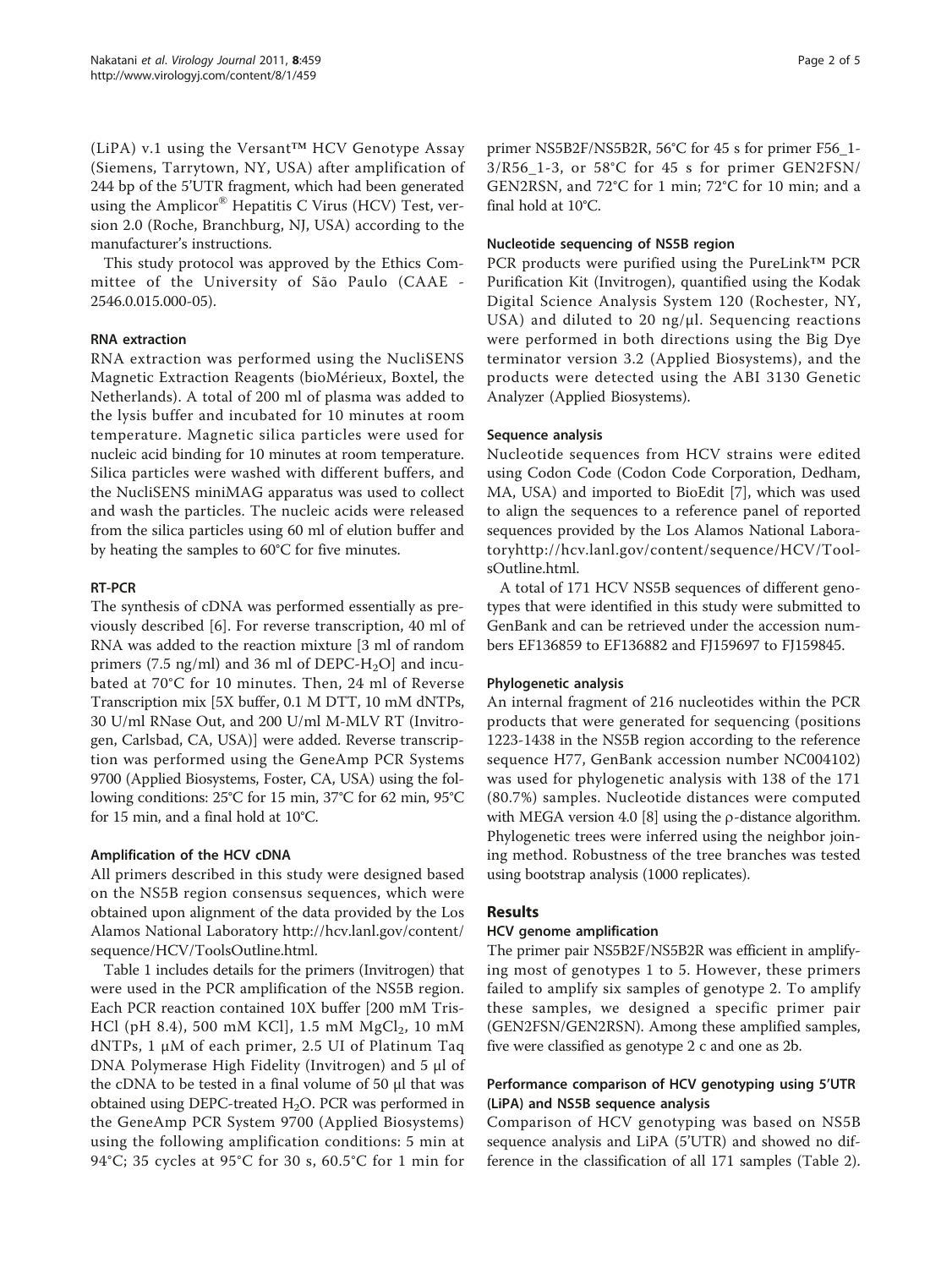| Primer name    | Genotype      | Sequence                      | Product | Position Region NS5B* |
|----------------|---------------|-------------------------------|---------|-----------------------|
| NS5B2F         | All genotypes | 5'-TTCACGGAGGCTATGACYAGG-3'   | 688 bp  | 1017-1038             |
| NS5B-2R        |               | 5'-CGGGCATGMGACASGCTGTGA-3'   |         | 1704-1683             |
| F56 1-3        | and 3         | 5'-CACACTCCAGTYAAYTCCTGG-3'   | 241 bp  | 1204-1224             |
| R56 1-3        |               | 5'-CWMCTGGAGAGTAACTGTGGAG-3'  |         | 1444-1423             |
| <b>GEN2FSN</b> |               | 5'-GACACTCCCCTGTCAATTCWTGG-3' | 120 bp  | 1202-1224             |
| <b>GEN2RSN</b> |               | 5'-TGGTYCAGAGTGTCYTGGGC-3'    |         | 1321-1313             |

<span id="page-2-0"></span>Table 1 PCR primers used in NS5B-based in-house methods

\*1a\_.H77.NC\_004102 - reference sequence that was used to calculate the positions of the NS5B region.

However, discrepancies at the subtype level were found for 47.9% (82/171) of the subtyping results between LiPA and NS5B sequencing (Table [3](#page-3-0)). LiPA did not assign subtypes for 40 samples of genotype 1, which were classified as genotype 1a (34 samples) and genotype 1b (6 samples) by partial NS5B sequencing. Four samples that were classified by LiPA as genotype 1b were grouped as genotype 1a by NS5B sequencing. Among 26 genotype 2 samples, LiPA classified five samples as genotype 2b. Forty-two genotype 3 samples were correctly typed as 3a by LiPA, which was confirmed by NS5B sequencing.

#### Inconclusive genotypes

LiPA classified 11 samples as genotype 1a/1b, which were further subtyped as genotypes 1a (7/11) and 1b (4/11) by NS5B sequencing. Two samples yielded LiPA patterns that were categorized as genotype 2a/2c. However, NS5B sequencing subtyped these samples as genotype 2 c (Table [3](#page-3-0)).

#### Phylogenetic analysis

Discrepancies were not found when the results of partial NS5B sequencing and phylogenetic analysis of 138 samples were compared.

Table 2 Comparison of HCV genotyping results from LiPA (5'UTR) and partial NS5B sequencing

| LiPA type      |                | Number of specimens with NS5B sequencing |    |    |    |    |    |    | Total |
|----------------|----------------|------------------------------------------|----|----|----|----|----|----|-------|
|                | 1a             | 1b                                       | 2a | 2b | 2c | 3a | 4a | 5a |       |
| 1              | 34             | 6                                        |    |    |    |    |    |    | 40    |
| 1a             | 10             | 3                                        |    |    |    |    |    |    | 13    |
| 1b             | $\overline{4}$ | 32                                       |    |    |    |    |    |    | 36    |
| 1a/1b          | 7              | $\overline{4}$                           |    |    |    |    |    |    | 11    |
| $\overline{2}$ |                |                                          | 1  | 11 | 7  |    |    |    | 19    |
| 2 <sub>b</sub> |                |                                          |    | 5  |    |    |    |    | 5     |
| 2a/2c          |                |                                          |    |    | 2  |    |    |    | 2     |
| 3a             |                |                                          |    |    |    | 42 |    |    | 42    |
| 3a/3b          |                |                                          |    |    |    | 1  |    |    |       |
| 4              |                |                                          |    |    |    |    |    |    |       |
| 5              |                |                                          |    |    |    |    |    | 1  | 1     |
| Total          | 55             | 45                                       | 1  | 16 | 9  | 43 | 1  | 1  | 171   |

#### **Discussion**

Hepatitis C virus genotyping assays are usually based on the sequence analysis of an amplified segment of the genome, which is commonly the 5' untranslated region. Currently, 5'UTR based assays are reasonably accurate with more than 95% concordance with genotypes that have been identified by nucleotide sequencing of the NS5B region or other coding regions of the HCV genome [[9](#page-4-0)]. In our study, LiPA and NS5B sequencing showed 100% agreement at the type level. These results are similar to those reported by another study using the 5'UTR with a type agreement of 99.5% [[10](#page-4-0)]. Another study with 357 samples from French blood donors has demonstrated 100% agreement between 5'UTR and NS5B sequence analysis regarding type classification [[11](#page-4-0)]. However, depending on the geographical region, genotype identification based on 5'UTR may be unreliable because some genotype 6 variants that have been found in Southeast Asia have identical 5'UTR sequences to those of genotypes 1a or 1b [[12\]](#page-4-0). In Brazil, the most prevalent HCV genotypes are 1, 2 and 3, whereas genotypes 4 and 5 are rarely identified and genotype 6 has not been previously described [[13](#page-4-0)].

When we compared the subtyping results of LiPA and partial NS5B sequencing, we found 47.9% (82/171) of misclassification among samples, including non-subtypable discrepant and inconclusive results. LiPA could not discriminate 39.6% (40/101) of the genotype 1 samples at the subtype level. LiPA misclassified three samples of genotype 1b as genotype 1a and four samples of genotype 1a as genotype 1b. LiPA did not accurately discriminate between genotypes 1a and 1b, which may be attributed to the lack of discriminating power of LiPA probes 5 and 6. The difference between these probes covers a single nucleotide change in the HCV genome, which is an A to G transition at position -99 within the 5'UTR. There is evidence that this transition represents a sequence polymorphism that cannot be used to differentiate between subtypes 1a and 1b [[14\]](#page-4-0). Accordingly, we found that LiPA yielded inconclusive results for 11 genotype 1 samples, which were classified as genotype 1a/1b.

Concerning genotype 2, 26 samples were investigated in our study. The small sample size is due to the low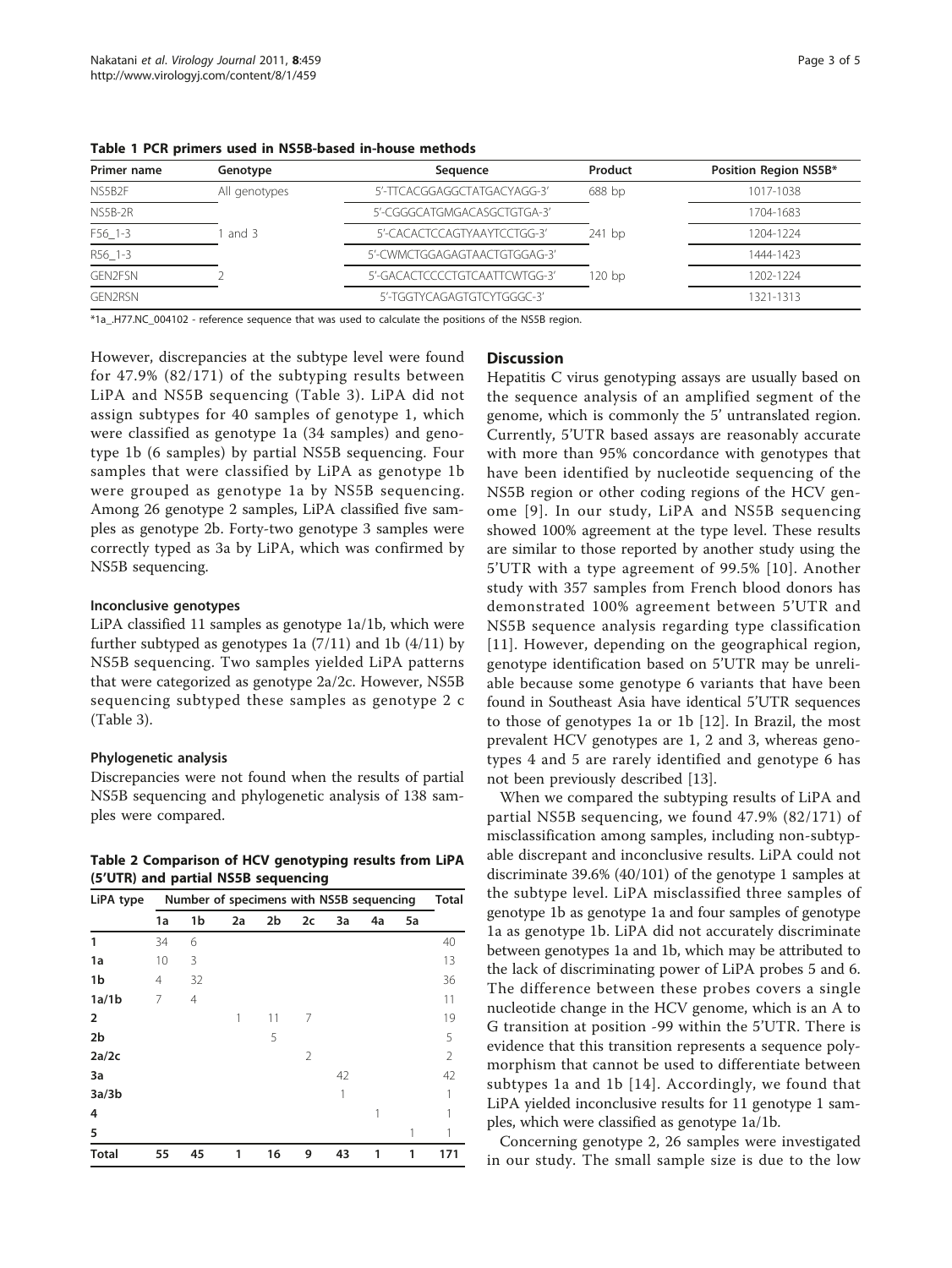| No. of samples |                | <b>NS5B</b> sequencing    |              |                |
|----------------|----------------|---------------------------|--------------|----------------|
|                | Non-subtyped   | <b>Discrepant results</b> | Inconclusive |                |
| 34             |                |                           |              | 1a             |
| 6              |                |                           |              | 1 <sub>b</sub> |
| $\overline{4}$ |                | 1 <sub>b</sub>            |              | 1a             |
| 3              |                | 1a                        |              | 1 <sub>b</sub> |
| 7              |                |                           | 1a/1b        | 1a             |
| $\overline{4}$ |                |                           | 1a/1b        | 1 <sub>b</sub> |
|                |                |                           | 3a/3b        | 3a             |
| 11             | $\mathfrak{D}$ |                           |              | 2 <sub>b</sub> |
| 7              | 2              |                           |              | 2c             |
|                | 2              |                           |              | 2a             |
| $\overline{2}$ |                |                           | 2a/2c        | 2c             |
|                | $\overline{4}$ |                           |              | 4a             |
|                | 5              |                           |              | 5a             |

<span id="page-3-0"></span>Table 3 Clinical samples with discrepant subtyping results between LiPA(5'UTR) and partial NS5B sequencing

prevalence of this genotype in Southern Brazil (less than 4%). In our study, only five of the 26 genotype 2 samples were simultaneously subtyped as 2b by LiPA and NS5B sequence analysis. The 21 remaining genotype 2 samples were not accurately subtyped by LiPA. After performing the sequence analysis of the NS5B region, 11 of these 21 samples were classified as genotype 2b, nine samples as genotype 2 c and one sample as genotype 2a. This poor resolution was expected because LiPA targets 5'UTR, which may result in incorrect identification of subtypes 2a and 2 c due to the lack of nucleotide polymorphisms [\[15\]](#page-4-0). Similarly, a previous study has reported that 61% of the subtypes of genotype 2 were misclassified by 5'UTR-based genotyping in France [[11](#page-4-0)]. Another study has compared genotyping using real-time PCR targeting the NS5B region and LiPA v.1.0 and has shown that LiPA did not subtype 68 of the 295 samples (23%) [[16](#page-4-0)].

The low reported prevalence of mixed HCV genotype infection suggests that this type of infection is a rare event and is influenced by the population that is studied and the genotyping method that is employed [[17](#page-4-0)]. A study with 600 patients has shown that 2.2% of patients displayed evidence of mixed infections. These sera have been screened using sequencing and serological assays in parallel [\[18\]](#page-4-0). Accordingly, only two laboratories have correctly identified one of the three samples containing mixed HCV genotypes in a national evaluation study that was conducted in France [\[19](#page-4-0)]. Cases of mixed HCV genotypes have not been confirmed in our study. Although all of the samples were characterized as infected based on a single genotype, direct sequencing is not the gold standard method to detect mixed infection. The best approach to reliably detect mixed-genotype infections is PCR amplification followed by cloning of the PCR products or the use of next-generation sequencing methods.

Unfortunately, this approach is unfeasible in a routine clinical setting [[20](#page-4-0)]. The results that are reported herein are similar to those found in another study that has been conducted in Brazil using sequencing to genotype 1,688 samples from chronic HCV patients, who did not show evidence of mixed infection [[21](#page-4-0)].

In our study, the 5'UTR-based genotyping method (LiPA) showed higher efficiency than the NS5B region to generate PCR amplification products. Primers targeting the 5'UTR, which is a highly conserved region, produce fewer false negative results in PCR reactions for HCV detection. The major factor to be considered when evaluating the generation of false negative PCR results is the existence of different strains or subtypes of HCV [[22](#page-4-0)]. Because the polymorphic positions are not homogenously distributed within the NS5B region, difficulty to generate amplicons may be due to inadequate primer design, choice of highly polymorphic annealing sequences or low viral load [[19\]](#page-4-0).

Currently, there is a new available commercial version of LiPA (v.2), which contains probes targeting both the 5'UTR and the core regions of the HCV genome, which improves the accuracy of subtyping, particularly regarding the discrimination between subtypes 1a and 1b. By the time this study was conducted, this version was not available for use in Brazil.

In the future, a protective vaccine and the availability of HCV-specific antiviral drugs that are based on proteases or polymerase inhibitors will probably require genotyping at the subtype level. This genotyping approach will improve our understanding of the genetic diversity of HCV. Genotyping methods that are based on the 5'UTR are important tools for routine clinical purposes because they are sufficiently precise at the genotype level. Our results show that HCV genotyping using partial NS5B sequence analysis is an efficient method that allows accurate discrimination of